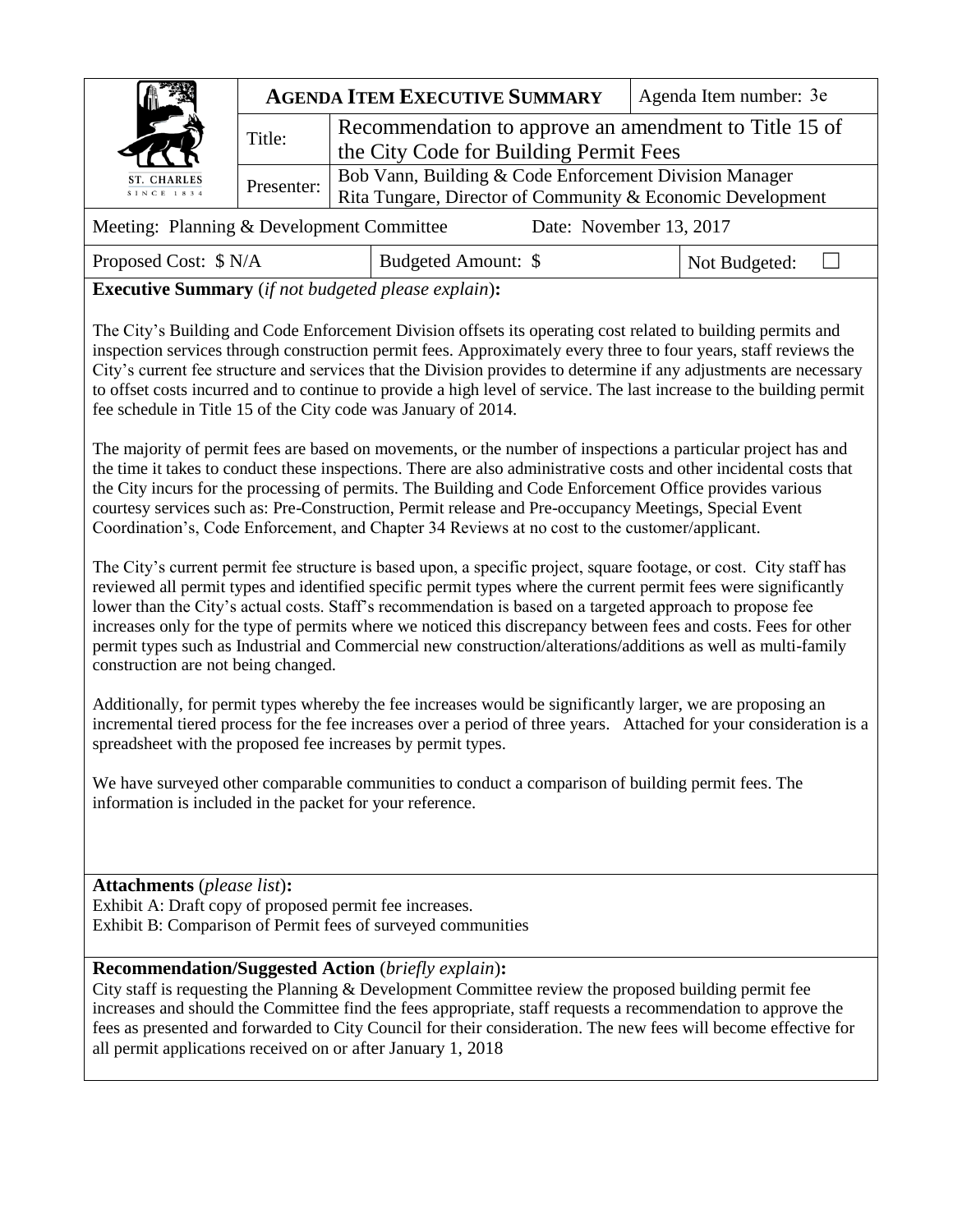|                                  |                                                  |                       |                    | # OF              | <b>CURRENT</b>     |                             |                   |                                             |                                  |                     |  |
|----------------------------------|--------------------------------------------------|-----------------------|--------------------|-------------------|--------------------|-----------------------------|-------------------|---------------------------------------------|----------------------------------|---------------------|--|
|                                  |                                                  | <b>Total B&amp;CE</b> | # OF               | <b>INSPECTION</b> | <b>COST OF MAN</b> | <b>ADMINISTRATIVE &amp;</b> |                   |                                             |                                  |                     |  |
| <b>PERMIT TYPE</b>               | <b>PROJECT TYPES</b>                             | <b>PERMIT FEES</b>    | <b>INSPECTIONS</b> | <b>HOURS</b>      | <b>HOURS</b>       | <b>REVIEW COST</b>          | <b>TOTAL COST</b> | <b>PROPOSED FEE</b>                         |                                  | <b>COMMENTS</b>     |  |
| <b>Single Family</b>             |                                                  |                       |                    |                   |                    |                             |                   |                                             |                                  |                     |  |
| <b>Detached Dwelling</b>         |                                                  |                       |                    |                   |                    |                             |                   |                                             | This does not include other      |                     |  |
| Single Family                    | New Subdivision Dwelling 6024                    |                       |                    |                   |                    |                             |                   | Additional \$0.01 per sq. to \$0.29 per sq. | incidental expenses that the     |                     |  |
| <b>Detached Dwelling</b>         | sq. ft.                                          | \$1,811.00            | 16                 | 16                | \$1,216.00         | \$264.00                    | \$1,480.00        | ft.                                         | City incurs                      |                     |  |
|                                  |                                                  |                       |                    |                   |                    |                             |                   | Additional \$0.01 per sq. to \$0.29 per sq. |                                  |                     |  |
|                                  | Infill Lot 4220 sq. ft.                          | \$1,306.00            | 16                 | 16                | \$1,216.00         | \$264.00                    | \$1,480.00        | ft.                                         |                                  |                     |  |
|                                  |                                                  |                       |                    |                   |                    |                             |                   | Additional \$0.01 per sq. to \$0.29 per sq. |                                  |                     |  |
|                                  | Infill lot 5228 sq. ft.                          | \$1,464.00            | 16                 | 16                | \$1,216.00         | \$264.00                    | \$1,480.00        | ft.                                         |                                  |                     |  |
|                                  |                                                  |                       |                    |                   |                    |                             |                   |                                             |                                  |                     |  |
| Residential<br><b>Alteration</b> |                                                  |                       |                    |                   |                    |                             |                   |                                             |                                  |                     |  |
|                                  |                                                  |                       |                    |                   |                    |                             |                   | January 2018                                | Base fee: \$130.00               | <b>Existing Fee</b> |  |
|                                  |                                                  |                       |                    |                   |                    |                             |                   | Submittal Fee \$140.00                      | For estimated cost of up to      |                     |  |
|                                  |                                                  |                       |                    |                   |                    |                             |                   | \$75.00 First \$1000.00                     | \$4000, no additional fee.       |                     |  |
|                                  |                                                  |                       |                    |                   |                    |                             |                   | \$5.00 per K\$1001.00 - \$10,000.00         | For estimated cost from \$4000   |                     |  |
|                                  |                                                  |                       |                    |                   |                    |                             |                   | \$2.00 per K \$10,001.00 - \$25,000.00      | to \$24,000, \$6.75 for each     |                     |  |
|                                  |                                                  |                       |                    |                   |                    |                             |                   | \$1.25 per K \$25.001 on                    | \$1000 or fraction thereof.      |                     |  |
|                                  |                                                  |                       |                    |                   |                    |                             |                   | January 2019                                | For estimated cost in excess of  |                     |  |
|                                  |                                                  |                       |                    |                   |                    |                             |                   | Submittal Fee \$150.00                      | \$24,000, \$3.10 for each \$1000 |                     |  |
|                                  |                                                  |                       |                    |                   |                    |                             |                   | \$100.00 First \$1000.00                    | or fraction thereof.             |                     |  |
|                                  |                                                  |                       |                    |                   |                    |                             |                   | \$6.00 per K \$1001.00 - \$10,000.00        |                                  |                     |  |
|                                  |                                                  |                       |                    |                   |                    |                             |                   | \$2.25 per K\$10,001.00 - \$25,000.00       |                                  |                     |  |
|                                  | Kitchen Remodel (\$52K)                          | \$351.00              | 5                  | 3                 | \$228.00           | \$226.00                    | \$454.00          | \$1.50 per K \$25,0001 on                   |                                  |                     |  |
|                                  | Bath Remodel (\$10K)                             | \$170.00              | 5                  | $\,1\,$           | \$76.00            | \$226.00                    | \$302.00          |                                             |                                  |                     |  |
|                                  | Kit/Bath Remodel (\$27K)                         | \$274.00              | 5                  | 1.5               | \$114.00           | \$226.00                    | \$340.00          |                                             |                                  |                     |  |
|                                  | Kit/Bath remodel(\$20K)                          | \$238.00              | 6                  | $1.5\,$           | \$114.00           | \$226.00                    | \$340.00          |                                             |                                  |                     |  |
|                                  |                                                  |                       |                    |                   |                    |                             |                   |                                             |                                  |                     |  |
| <b>Residential Additions</b>     |                                                  |                       |                    |                   |                    |                             |                   |                                             |                                  | <b>Existing Fee</b> |  |
|                                  |                                                  |                       |                    |                   |                    |                             |                   | January 2018                                | Base fee: \$130.00               |                     |  |
|                                  |                                                  |                       |                    |                   |                    |                             |                   | Submittal Fee \$140.00                      | \$0.28 cents per sq. ft. of each |                     |  |
|                                  |                                                  |                       |                    |                   |                    |                             |                   | \$75.00 First \$1000.00                     | level of buildings - including - |                     |  |
|                                  |                                                  |                       |                    |                   |                    |                             |                   | \$5.00 per K\$1001.00 - \$10,000.00         | basement, garage, crawl          |                     |  |
|                                  |                                                  |                       |                    |                   |                    |                             |                   | \$2.00 per K \$10,001.00 - \$25,000.00      | space.                           |                     |  |
|                                  |                                                  |                       |                    |                   |                    |                             |                   | \$1.25 per K \$25.001 on                    |                                  |                     |  |
|                                  |                                                  |                       |                    |                   |                    |                             |                   | January 2019                                |                                  |                     |  |
|                                  |                                                  |                       |                    |                   |                    |                             |                   | Submittal Fee \$150.00                      |                                  |                     |  |
|                                  |                                                  |                       |                    |                   |                    |                             |                   | \$100.00 First \$1000.00                    |                                  |                     |  |
|                                  |                                                  |                       |                    |                   |                    |                             |                   | \$6.00 per K\$1001.00 - \$10,000.00         |                                  |                     |  |
|                                  |                                                  |                       |                    |                   |                    |                             |                   | \$2.25 per K\$10,000.00 - \$25,000.00       |                                  |                     |  |
|                                  | Sunroom 12'x16' (192 sq. ft.)                    | \$184.00              | 8                  | 3.5               | \$266.00           | \$226.00                    | \$492.00          | \$1.50 per K \$25,0001 on                   |                                  |                     |  |
|                                  | Deck & Porch (486 sq ft.)                        | \$266.00              | 5                  | $\overline{3}$    | \$228.00           | \$226.00                    | \$454.00          |                                             |                                  |                     |  |
|                                  | Second Fl Add. (1200 sq. ft.)                    | \$466.00              | 6                  | 3                 | \$228.00           | \$226.00                    | \$454.00          |                                             |                                  |                     |  |
|                                  |                                                  |                       |                    |                   |                    |                             |                   |                                             |                                  |                     |  |
| <b>Miscellaneous Permits</b>     |                                                  |                       |                    |                   |                    |                             |                   |                                             |                                  |                     |  |
|                                  |                                                  |                       |                    |                   |                    |                             |                   | \$45.00 January 2018                        |                                  |                     |  |
| Small Appliance<br>Permits       | Furnaces, Hot Water Heaters,<br>Air conditioning |                       |                    |                   |                    |                             | \$53.00           | \$50.00 January 2019                        |                                  |                     |  |
|                                  |                                                  | \$35.00               | $\mathbf{1}$       | 0.5               | \$38.00            | \$15.00                     |                   | \$55.00 January 2020                        |                                  |                     |  |
|                                  |                                                  |                       |                    |                   |                    |                             |                   | \$200.00 January 2018                       |                                  |                     |  |
| Large Appliance                  |                                                  |                       |                    |                   |                    |                             |                   | \$220.00 January 2019                       |                                  |                     |  |
| Permits                          | Generators, Comm. Units                          | \$180.00              | $\overline{2}$     | $\overline{2}$    | \$152.00           | \$90.00                     | \$242.00          | \$240.00 January 2020                       |                                  |                     |  |
|                                  |                                                  |                       |                    |                   |                    |                             |                   |                                             |                                  |                     |  |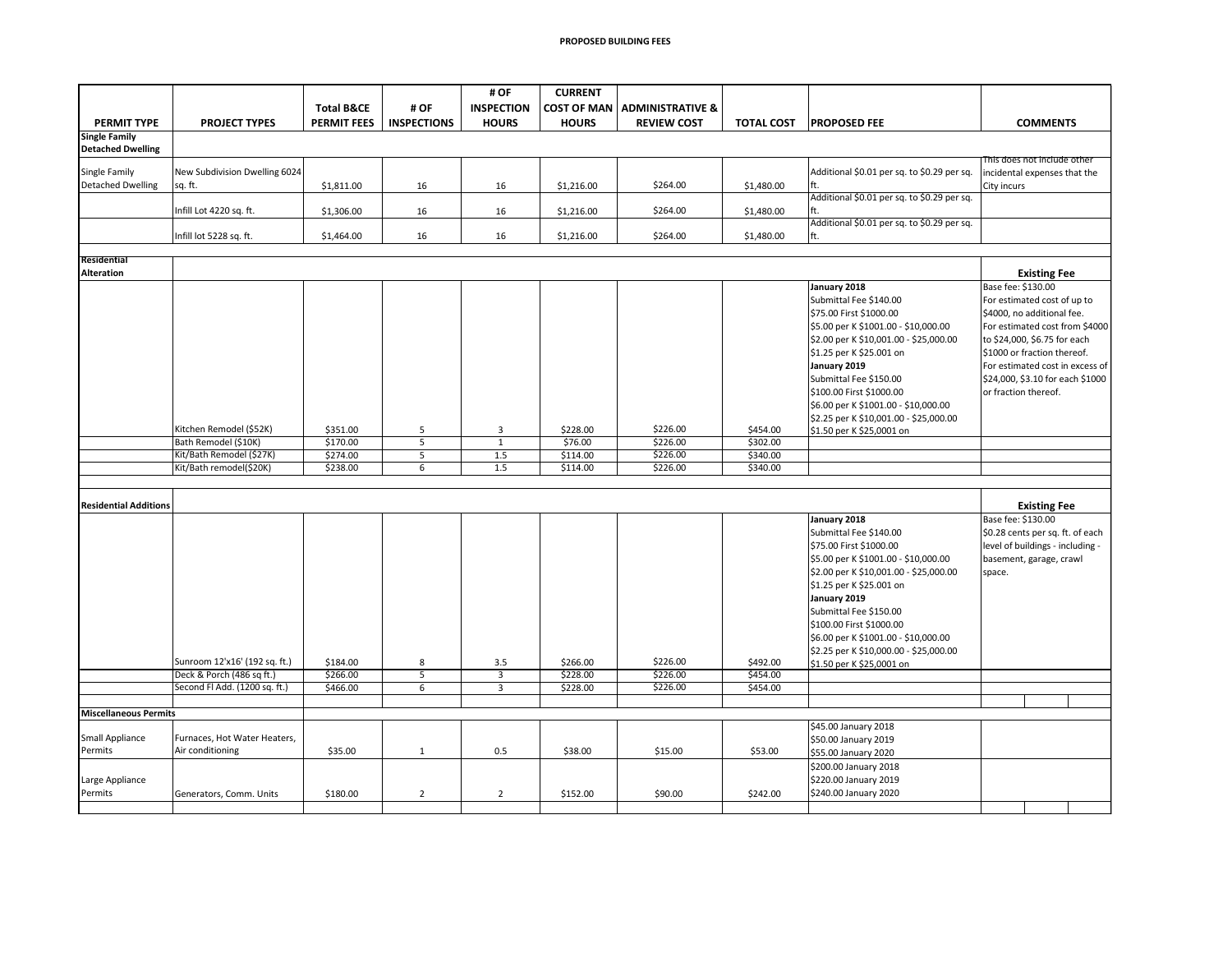|                              |                               |                       |                    | # OF              | <b>CURRENT</b>     |                             |                   |                                                   |                                        |  |  |  |
|------------------------------|-------------------------------|-----------------------|--------------------|-------------------|--------------------|-----------------------------|-------------------|---------------------------------------------------|----------------------------------------|--|--|--|
|                              |                               | <b>Total B&amp;CE</b> | # OF               | <b>INSPECTION</b> | <b>COST OF MAN</b> | <b>ADMINISTRATIVE &amp;</b> |                   |                                                   |                                        |  |  |  |
| PERMIT TYPE                  | <b>PROJECT TYPES</b>          | <b>PERMIT FEES</b>    | <b>INSPECTIONS</b> | <b>HOURS</b>      | <b>HOURS</b>       | <b>REVIEW COST</b>          | <b>TOTAL COST</b> | <b>PROPOSED FEE</b>                               | <b>COMMENTS</b>                        |  |  |  |
|                              |                               |                       |                    |                   |                    |                             |                   |                                                   |                                        |  |  |  |
| As Built Permits             |                               |                       |                    |                   |                    |                             |                   | No Change                                         |                                        |  |  |  |
|                              |                               |                       |                    |                   |                    |                             |                   | \$90.00 January 2018                              |                                        |  |  |  |
| Decks, Gazebos,              |                               |                       |                    |                   |                    |                             |                   | \$110.00 January 2019                             |                                        |  |  |  |
| Pergola, (Patio)             |                               | \$75.00               | $\overline{3}$     | 1.5               | \$114              | \$35.00                     | \$149.00          | \$125.00 January 2020                             |                                        |  |  |  |
|                              |                               |                       |                    |                   |                    |                             |                   |                                                   |                                        |  |  |  |
|                              |                               |                       |                    |                   |                    |                             |                   | \$320.00 January 2018                             |                                        |  |  |  |
| Demolition                   | Residential                   | \$305.00              | 3                  | $1.5\,$           | \$228.00           | \$120.00                    | \$348.00          | \$330.00 January 2019<br>\$340.00 January 2020    | BCE, Water, Electric<br>Disconnections |  |  |  |
|                              |                               |                       |                    |                   |                    |                             |                   | \$440.00 January 2018                             |                                        |  |  |  |
|                              |                               |                       |                    |                   |                    |                             |                   | \$450.00 January 2019                             | BCE, Water, Electric                   |  |  |  |
| Demolition                   | Commercial/Industrial         | \$430.00              | $\overline{4}$     | $\overline{4}$    | \$304.00           | \$150.00                    | \$454.00          | \$460.00 January 2020                             | Disconnections                         |  |  |  |
| <b>Partial Demolitions</b>   | Garages, Interior Units, etc. | \$55.00               | $\mathbf{1}$       | 0.5               | \$38.00            | \$25.00                     | \$63.00           | \$60.00                                           |                                        |  |  |  |
|                              |                               |                       |                    |                   |                    |                             |                   |                                                   |                                        |  |  |  |
|                              |                               |                       |                    |                   |                    |                             |                   | \$70.00 January 2018                              |                                        |  |  |  |
|                              |                               |                       |                    |                   |                    |                             |                   | \$80.00 January 2019                              |                                        |  |  |  |
|                              |                               |                       |                    |                   |                    | \$53.00 + \$47.00 County    |                   | \$85.00 January 2020 + \$47.00 recording          |                                        |  |  |  |
| Fences<br>Partial Fences and |                               | \$60.00               | $\mathbf{1}$       | 0.5               | \$35.00            | recording Fee               | \$135.00          | fees (all years)                                  |                                        |  |  |  |
| Repairs                      |                               | \$25.00               | $\mathbf{1}$       | 0.5               | \$35.00            | \$15.00                     | \$50.00           | \$30.00                                           | No recording fee                       |  |  |  |
|                              |                               |                       |                    |                   |                    |                             |                   |                                                   |                                        |  |  |  |
|                              |                               |                       |                    |                   |                    |                             |                   | \$120.00 January 2018                             |                                        |  |  |  |
|                              |                               |                       |                    |                   |                    |                             |                   | \$130.00 January 2019<br>\$140.00                 |                                        |  |  |  |
| <b>Detached Garages</b>      |                               | \$100.00              | $\overline{2}$     | $\mathbf{1}$      | \$76.00            | \$53.00                     | \$129.00          | January 2020                                      |                                        |  |  |  |
|                              |                               |                       |                    |                   |                    |                             |                   | \$185.00 January 2018                             |                                        |  |  |  |
| <b>Attached Garages</b>      |                               | \$165.00              | $\overline{7}$     | 2.5               | \$190.00           | \$53.00                     | \$243.00          | \$200.00 January 2019<br>\$225.00<br>January 2020 |                                        |  |  |  |
|                              |                               |                       |                    |                   |                    |                             |                   |                                                   |                                        |  |  |  |
| Outdoor Sales-               |                               |                       |                    |                   |                    |                             |                   |                                                   |                                        |  |  |  |
| Temporary Tents,             |                               |                       |                    |                   |                    |                             |                   | \$80.00 January 2018                              |                                        |  |  |  |
| Trailers                     |                               | \$70.00               | $\mathbf{1}$       | 0.5               | \$38.00            | \$47.00                     | \$85.00           | \$85.00 January 2019                              |                                        |  |  |  |
|                              |                               |                       |                    |                   |                    |                             |                   |                                                   |                                        |  |  |  |
|                              |                               |                       |                    |                   |                    |                             |                   | \$110.00 January 2018                             |                                        |  |  |  |
| Parking Lot                  | Grind & Overlay Existing      | \$100.00              | $\mathbf{1}$       | 0.5               | \$38.00            | \$90.00                     | \$128.00          | \$120.00 January 2019<br>\$130.00 January 2020    |                                        |  |  |  |
|                              |                               |                       |                    |                   |                    |                             |                   | \$190.00 January 2018                             |                                        |  |  |  |
|                              | Replace with new/Rebuild      |                       |                    |                   |                    |                             |                   | \$200.00 January 2019                             |                                        |  |  |  |
| Parking Lot                  | existing                      | \$180.00              | $\overline{3}$     | 1.5               | \$80.00            | \$114.00                    | \$194.00          | \$210.00 January 2020                             |                                        |  |  |  |
|                              |                               |                       |                    |                   |                    |                             |                   |                                                   |                                        |  |  |  |
|                              |                               |                       |                    |                   |                    |                             |                   | \$50.00 January 2018                              |                                        |  |  |  |
|                              | Residential                   | \$40.00               | $\mathbf{1}$       | $0.5\,$           | \$38.00            | \$15.00                     | \$53.00           | \$55.00 January 2019<br>\$60.00 January 2020      |                                        |  |  |  |
| Re-roofs                     |                               |                       |                    |                   |                    |                             |                   | \$80.00 January 2018                              |                                        |  |  |  |
|                              | Commercial/Industrial/Non-    |                       |                    |                   |                    |                             |                   | \$90.00 January 2019                              |                                        |  |  |  |
| Re-roofs                     | <b>Residential Buildings</b>  | \$70.00               | $\mathbf{1}$       | $\mathbf{1}$      | \$76.00            | \$15.00                     | \$91.00           | \$100.00 January 2020                             |                                        |  |  |  |
|                              |                               |                       |                    |                   |                    |                             |                   |                                                   |                                        |  |  |  |
|                              |                               |                       |                    |                   |                    |                             |                   | \$70.00 January 2018                              |                                        |  |  |  |
| Right of way/Private         |                               |                       |                    |                   |                    |                             |                   | \$75.00 January 2019                              |                                        |  |  |  |
| driveways                    |                               | \$60.00               | $\overline{2}$     | $\mathbf{1}$      | \$70.00            | \$15.00                     | \$85.00           | \$80.00 January 2020                              |                                        |  |  |  |
|                              |                               |                       |                    |                   |                    |                             |                   | \$80.00 January 2018                              |                                        |  |  |  |
|                              |                               |                       |                    |                   |                    |                             |                   | \$85.00 January 2019                              |                                        |  |  |  |
| <b>Street Cut</b>            |                               | \$75.00               | $\overline{2}$     | $\mathbf{1}$      | \$70.00            | \$18.00                     | \$88.00           | \$90.00 January 2020                              |                                        |  |  |  |
|                              |                               |                       |                    |                   |                    |                             |                   |                                                   |                                        |  |  |  |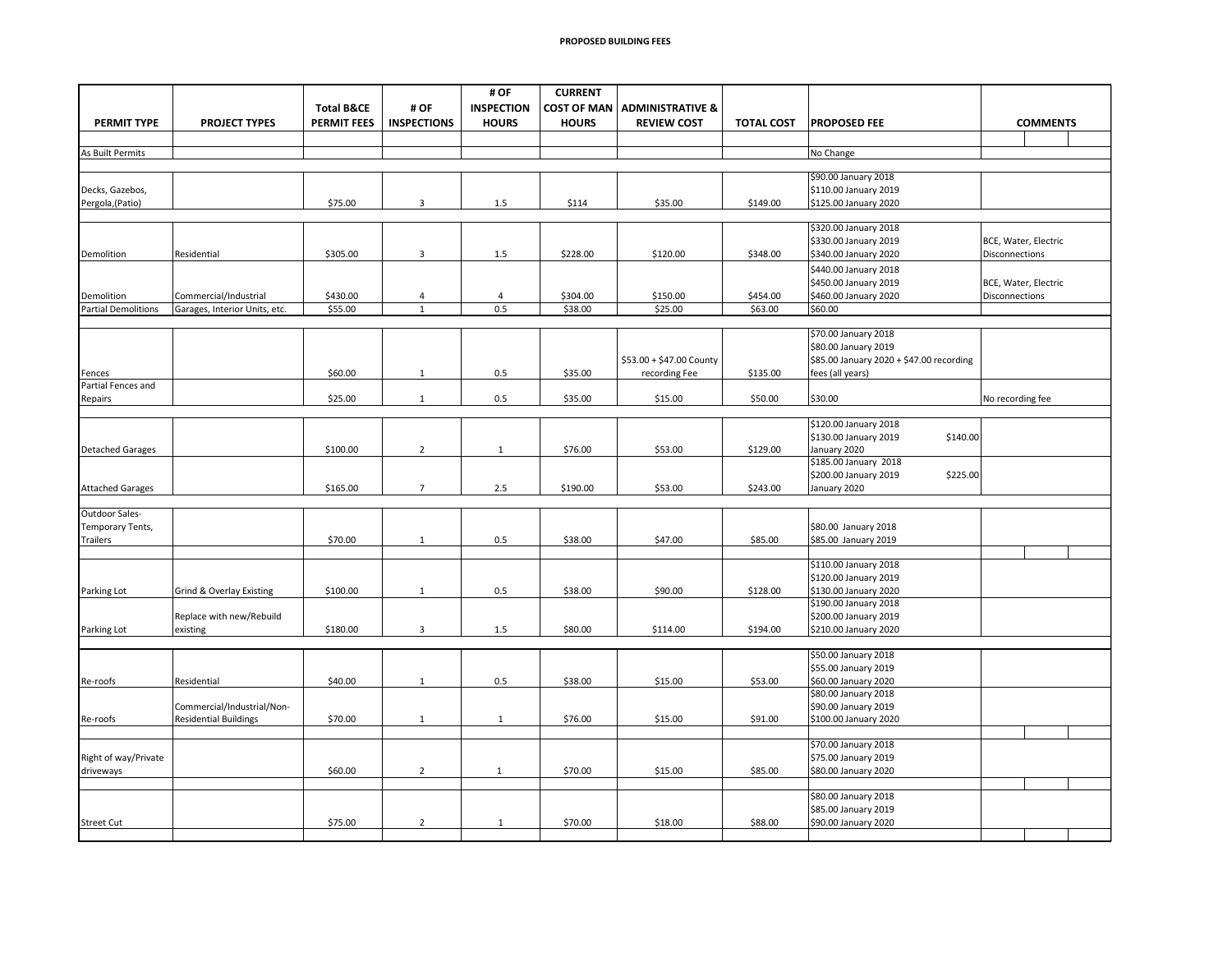|                                 |                           |                       |                    | # OF              | <b>CURRENT</b>     |                               |                   |                       |                 |
|---------------------------------|---------------------------|-----------------------|--------------------|-------------------|--------------------|-------------------------------|-------------------|-----------------------|-----------------|
|                                 |                           | <b>Total B&amp;CE</b> | # OF               | <b>INSPECTION</b> | <b>COST OF MAN</b> | <b>ADMINISTRATIVE &amp;  </b> |                   |                       |                 |
| <b>PERMIT TYPE</b>              | <b>PROJECT TYPES</b>      | <b>PERMIT FEES</b>    | <b>INSPECTIONS</b> | <b>HOURS</b>      | <b>HOURS</b>       | <b>REVIEW COST</b>            | <b>TOTAL COST</b> | <b>PROPOSED FEE</b>   | <b>COMMENTS</b> |
|                                 |                           |                       |                    |                   |                    |                               |                   |                       |                 |
|                                 |                           |                       |                    |                   |                    |                               |                   | \$75.00 January 2018  |                 |
| Sewer/Water Repair              |                           |                       |                    |                   |                    |                               |                   | \$85.00 January 2019  |                 |
| or Replacement                  |                           | \$60.00               |                    |                   | \$76.00            | \$15.00                       | \$91.00           | \$90.00 January 2020  |                 |
|                                 |                           |                       |                    |                   |                    |                               |                   | \$70.00 January 2018  |                 |
|                                 |                           |                       |                    |                   |                    |                               |                   |                       |                 |
|                                 |                           |                       |                    |                   |                    |                               |                   | \$80.00 January 2019  |                 |
| Sheds                           | 24 Square feet or greater | \$60.00               | $\overline{2}$     |                   | \$76.00            | \$34.00                       | \$110.00          | \$90.00 January 2020  |                 |
| Siding, Soffit, Fascia          |                           | \$55.00               |                    | 0.5               | \$38.00            | \$30.00                       | \$68.00           | \$65.00 January 2018  |                 |
|                                 |                           |                       |                    |                   |                    |                               |                   |                       |                 |
|                                 |                           |                       |                    |                   |                    |                               |                   | \$225.00 January 2018 |                 |
|                                 |                           |                       |                    |                   |                    |                               |                   | \$275.00 January 2019 |                 |
| <b>Swimming Pool</b>            | In-Ground                 | \$200.00              | 3                  | 3                 | \$228.00           | \$68.00                       | \$296.00          | \$300.00 January 2020 |                 |
|                                 |                           |                       |                    |                   |                    |                               |                   | \$80.00 January 2018  |                 |
|                                 |                           |                       |                    |                   |                    |                               |                   | \$90.00 January 2019  |                 |
| <b>Swimming Pool</b>            | Above-Ground              | \$70.00               |                    | 0.50              | \$38.00            | \$68.00                       | \$106.00          | \$100.00 January 2020 |                 |
|                                 |                           |                       |                    |                   |                    |                               |                   |                       |                 |
| Window(s) & door(s) replacement |                           | \$45.00               |                    | 0.5               | \$38.00            | \$15.00                       | \$53.00           | \$55.00 January 2018  |                 |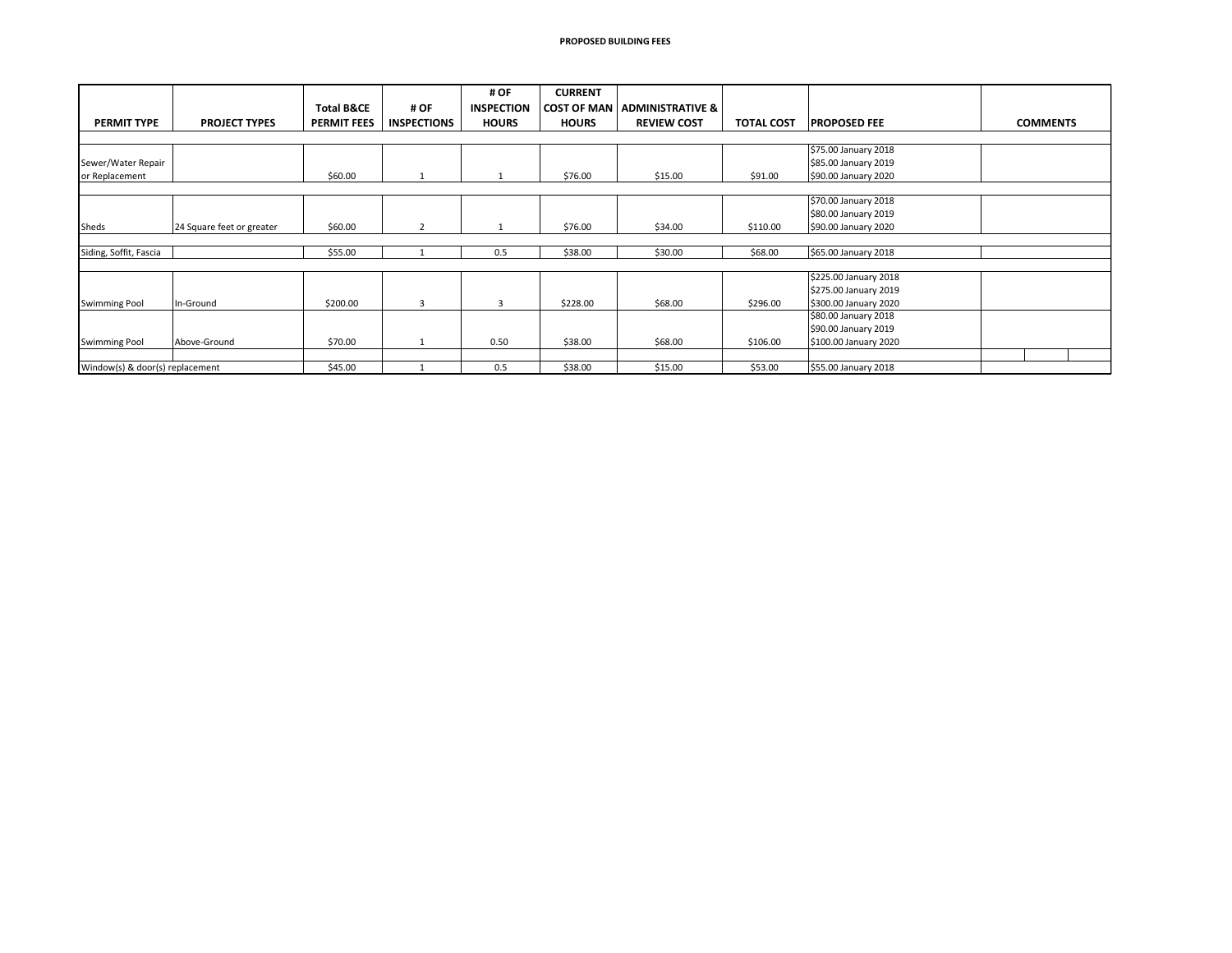## Comparison of Permit Fee Schedule - 2017

|                                                     | <b>Batavia</b>                                                                                                                                                                                                                   | Elburn                                                                                                                                                                | Geneva                                                                                                                                                                                | <b>Naperville</b>                                                                       | <b>North Aurora</b>                                                                                                                      | <b>St. Charles</b>                                                                                                                                  | <b>Sugar Grove</b>                                                                                                                                         | Wheaton                                                                                                                                   |
|-----------------------------------------------------|----------------------------------------------------------------------------------------------------------------------------------------------------------------------------------------------------------------------------------|-----------------------------------------------------------------------------------------------------------------------------------------------------------------------|---------------------------------------------------------------------------------------------------------------------------------------------------------------------------------------|-----------------------------------------------------------------------------------------|------------------------------------------------------------------------------------------------------------------------------------------|-----------------------------------------------------------------------------------------------------------------------------------------------------|------------------------------------------------------------------------------------------------------------------------------------------------------------|-------------------------------------------------------------------------------------------------------------------------------------------|
|                                                     | www.cityofbatavia.net                                                                                                                                                                                                            | www.elburn.il.us                                                                                                                                                      | www.geneva.il.us                                                                                                                                                                      | www.naperville.il.us                                                                    | www.northaurora.org                                                                                                                      | www.stcharlesil.gov                                                                                                                                 | www.sugargroveil.gov                                                                                                                                       | www.wheaton.il.us                                                                                                                         |
| <b>Type of Fee</b>                                  | 630.454.2700                                                                                                                                                                                                                     | 630.365.5061                                                                                                                                                          | 630.262.0280                                                                                                                                                                          | 630.420.6070                                                                            | 630.897.1457 x222                                                                                                                        | 630.377.4406                                                                                                                                        | 630.391.7220                                                                                                                                               | 630.260.2050                                                                                                                              |
| New 1-2 Family<br><b>Residential</b>                | \$100 Submittalfee<br>(nonrefundable);<br>\$21./100 sq ft; actural<br>$cost+$ \$75 for plumbing<br>insp. (\$525 for plumbing<br>insp Min). Minimum fee<br>\$400                                                                  | \$28./100 sq ft;<br>\$320. for 1st three<br>plumbing<br>inspections, \$90.<br>for each<br>additional<br>inspection.<br><b>Minimum</b> fee<br>\$180.                   | \$50 Plan Review<br>Fee; \$0.26 per sq ft; Fees are then<br>Plumbing insp. \$60<br>per insp + $10\%$                                                                                  | Upfront: \$22 per page<br>+ \$16 clerical fee.<br>determined after the<br>review.       | \$31./100 sq ft; \$124.<br>minimum fee.                                                                                                  | \$125.00 submittal fee<br>$+$ \$5.00 GIS<br>+ \$0.28 per sq ft.                                                                                     | \$27. per 100 sq ft, or<br>potion thereof, overall<br>area of each floor,<br>including basement<br>area and crawl space<br>with a minimum fee of<br>\$260. | \$4,000.00                                                                                                                                |
| <b>Residential Addition</b>                         | \$100 Submittal fee<br>(nonrefundable):\$21./100<br>squ. Ft: actural cost +<br>\$75 for pllumbing per<br>plumbing insp.                                                                                                          | Less than \$1,000.<br>= \$50.; More than<br>$$1,000 = $50$ plus<br>\$21./\$1,000 or<br>portion<br>thereafter.                                                         | Over 400 sq ft:\$50<br>plus \$0.28 per sq ft<br>and \$50 plan<br>review. \$60 per<br>plumbing insp                                                                                    | Upfront: \$22 per page<br>$+$ \$16 clerical fee $+$ \$45<br>per inspection as<br>needed | \$31./100 sq ft; \$120.<br>minimum fee.                                                                                                  | \$125.00 submittal fee<br>$+$ \$5.00 GIS<br>+ \$0.28 per sq ft.                                                                                     | \$27. per 100 sq ft, or<br>potion thereof, overall<br>area of each floor,<br>including basement<br>area and crawl space<br>with a minimum fee of<br>\$260. | <b>First \$0-5K -</b><br>\$100.00. fee; range<br>goes up to \$100,001.<br>and over - \$1,620.<br>Plus, for each \$1,000.<br>a fee of \$5. |
| <b>Residential</b><br><b>Alteration</b>             | \$32./first \$1,000 est cost;<br>\$11./each \$1,000 after.                                                                                                                                                                       | Less than \$1,000.<br>= \$50.; More than<br>$$1,000 = $50$ plus<br>\$21./\$1,000 or<br>portion<br>thereafter.                                                         | \$75-first 1,000 of<br>cost; \$10 per \$1,000<br>thereof -1st<br>\$100,000 cost;<br>\$8 per \$1,000 or<br>thereof 2nd<br>\$100,000<br>\$6 per \$1,000 or<br>thereof over<br>\$200,000 | Upfront: \$22 per page<br>+ \$16 clerical fee +\$45<br>per inspection as<br>needed      | Less than \$500 costs:<br>\$31. minimum fee;<br>\$500 to \$1000 costs:<br>\$49.; each additional<br>\$1000. or portion<br>thereof: \$16. | $$125$ , submittal fee +<br>\$5.00 GIS +<br>\$6.75/\$1,000 from \$4,000<br>to \$24,000; \$3.10/\$1,000<br>over \$24,000                             | \$100./with no plumbing<br>work; \$210./with<br>plumbing work<br>included.                                                                                 | <b>First \$0-5K -</b><br>\$100.00. fee; range<br>goes up to \$100,001.<br>and over - \$1,620.<br>Plus, for each \$1,000.<br>a fee of \$5. |
| <b>New Commercial or</b><br><b>Industrial</b>       | \$300. Submittal fee<br>under 10,000 sq ft;<br>\$1000. Submittal fee over<br>10,000 sq ft (non-<br>refundable); First 10,000<br>sq ft = \$19. per 100;<br>Second 10,000 sq ft = \$15.<br>per 100; Remainder =<br>\$12. per 100.  | \$28./100 sq ft;<br>\$320. for 1st three \$50. Plan Review<br>plumbing<br>inspections, \$90.<br>for each<br>additional<br>inspection.<br><b>Minimum</b> fee<br>\$200. | Fee; Commercial:<br>\$0.38 per sq ft;<br>Industrial: \$0.38<br>per sq ft for the<br>first 10,000 sq ft;<br>\$0.18 per sq ft<br>thereafter.                                            | $$44./page + $16.$<br>clerical fee.                                                     | \$30./100 sq ft; \$124.<br>minimum fee.                                                                                                  | $$370.$ submittal fee +<br>$$5.00$ GIS +<br>\$0.44 sq ft first 10,000 sq $ 260. + a $ life safety fee<br>ft; $$0.16$ sq ft after<br>$10,001$ sq ft. | \$27./100 sq ft, or<br>portion thereof of<br>overall each floor,<br>including basement and<br>crawl. Minimum of<br>of \$25. per parking<br>space.          | <b>First \$0-5K -</b><br>\$100.00. fee; range<br>goes up to \$100,001.<br>and over - \$1,620.<br>Plus, for each \$1,000.<br>a fee of \$5. |
| <b>Commercial and</b><br><b>Industrial Addition</b> | \$300. Submittal Fee (non- Less than \$1,000.<br>refundable);        First 10,000  = \$50.;        More than<br>sq ft = \$19. per 100;<br>Second 10,000 sq ft = \$15. \$21./\$1,000 or<br>per 100; Remainder =<br>\$12. per 100. | $$1,000 = $50$ plus<br>portion<br>thereafter.                                                                                                                         | Over 400 sq ft: \$50<br>plus \$0.38 per sq ft<br>and \$50 plan<br>review fee.                                                                                                         | $$44./page + $16.$<br>clerical fee.                                                     | Less than \$500 costs:<br>\$31.; \$500 to \$1000<br>costs: \$49.; each<br>additional \$1000. or<br>portion thereof: \$16.                | $$370.$ submittal fee +<br>$$5.00$ GIS +<br>\$0.44 sq ft first 10,000 sq floor & basement -<br>ft; \$0.16 sq ft after<br>10,001 sq ft.              | \$27./100 sq ft or<br>portion thereof of each<br>crawl space. Minimum<br>of \$65.                                                                          | <b>First \$0-5K -</b><br>\$100.00. fee; range<br>goes up to \$100,001.<br>and over - \$1,620.<br>Plus, for each \$1,000.<br>a fee of \$5. |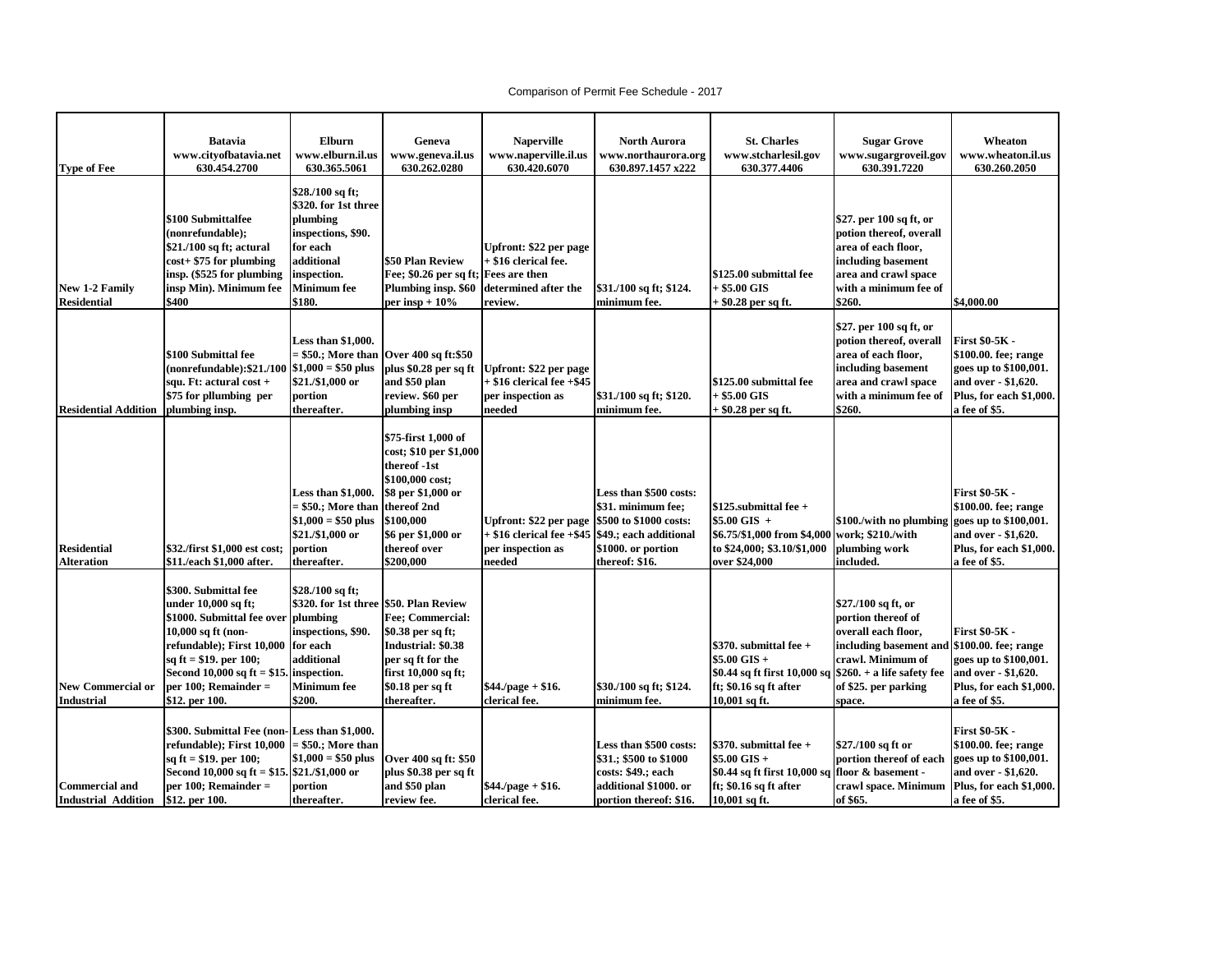## Comparison of Permit Fee Schedule - 2017

| <b>Type of Fee</b>                                    | <b>Batavia</b>                                                                             | Elburn                                                                                                        | Geneva                                                                                                                                                                                | <b>Naperville</b>                                                                                                                                           | <b>North Aurora</b>                                                                                                                      | <b>St. Charles</b>                                                                                                                                                                                                                                                       | <b>Sugar Grove</b>                                                                                                                                                                    | Wheaton                                                                                                                                                                             |
|-------------------------------------------------------|--------------------------------------------------------------------------------------------|---------------------------------------------------------------------------------------------------------------|---------------------------------------------------------------------------------------------------------------------------------------------------------------------------------------|-------------------------------------------------------------------------------------------------------------------------------------------------------------|------------------------------------------------------------------------------------------------------------------------------------------|--------------------------------------------------------------------------------------------------------------------------------------------------------------------------------------------------------------------------------------------------------------------------|---------------------------------------------------------------------------------------------------------------------------------------------------------------------------------------|-------------------------------------------------------------------------------------------------------------------------------------------------------------------------------------|
| <b>Commercial and</b><br><b>Industrial Alteration</b> | \$32./first \$1,000 est cost;<br>\$11./each \$1,000 after.                                 | Less than \$1,000.<br>= \$50.; More than<br>$$1,000 = $50$ plus<br>\$21./\$1,000 or<br>portion<br>thereafter. | \$75-first 1,000 of<br>cost; \$10 per \$1,000<br>thereof -1st<br>\$100,000 cost;<br>\$8 per \$1,000 or<br>thereof 2nd<br>\$100,000<br>\$6 per \$1,000 or<br>thereof over<br>\$200,000 | $$44./page + $16.$<br>clerical fee.                                                                                                                         | Less than \$500 costs:<br>\$31. minimum fee;<br>\$500 to \$1000 costs:<br>\$49.; each additional<br>\$1000. or portion<br>thereof: \$16. | $$370$ .submittal fee +<br>\$5.00 GIS +<br>\$6.75/\$1,000 from \$4,000 \$80. Each additional<br>to \$24,000; \$3.10/\$1,000<br>over \$24,000                                                                                                                             | Less than \$500/est cost<br>$=$ \$65.; \$500.-\$2,000 $=$<br>\$1000 or portion<br>thereof $=$ \$10.                                                                                   | First \$0-5K -<br>\$100.00. fee; range<br>goes up to \$100,001.<br>and over - \$1,620.<br>Plus, for each \$1,000.<br>a fee of \$5.                                                  |
| Garage & Accessory<br><b>Buildings</b>                | Less than 120 square<br>feet, pre-engineered:<br>\$125.; custom: \$150.                    | \$120.00                                                                                                      | \$50. Plan Review<br>Fee plus \$75 for the<br>first \$1K of costs<br>then \$10 per \$1K<br>or portion thereof.                                                                        | Upfront: \$22 per page<br>$ +$ \$16 clerical fee $+$<br>inspection fee<br>determined by<br>reviewer.                                                        | \$49 for first \$1000 in<br>costs and \$16 for each<br>\$1000 after                                                                      | Detached-\$95.00 + \$5.00<br><b>GIS</b><br>Attached-\$160.00 +<br>\$5.00 GIS                                                                                                                                                                                             | \$27. per 100 sq ft.<br>Minimum fee \$65.                                                                                                                                             | \$200.00                                                                                                                                                                            |
| <b>Sheds</b>                                          | 120 sq ft or less = $$85$ .                                                                | \$60.00                                                                                                       | \$75.00                                                                                                                                                                               | Less than 150 sq<br>ft=\$0; Over 150 sq<br>$ft = $38 + inspection fee$<br>determined by<br>reviewer.                                                        | \$49.00                                                                                                                                  | 24 sq ft or more $= $55$ .<br>$+5.00$ GIS                                                                                                                                                                                                                                | Under 200 sq ft = $$65.$                                                                                                                                                              | \$75.00                                                                                                                                                                             |
| <b>Decks</b>                                          | $$110$ - for both decks $&$<br>porches                                                     | \$125.00                                                                                                      | \$150; Patios \$100.                                                                                                                                                                  | Decks & Patios: \$40.<br>submittal fee $+$ \$80.<br>when issued (\$120.<br>total).                                                                          | \$69.00                                                                                                                                  | $$70.00 +$<br>\$5.00 GIS                                                                                                                                                                                                                                                 | \$27. per 100 sq ft or<br>portion thereof.<br>Minimum fee of \$65.                                                                                                                    | The greater of \$150<br>or the following fee:<br>First \$0-5K -<br>\$100.00. fee; range<br>goes up to \$100,001.<br>and over - \$1,620.<br>Plus, for each \$1,000.<br>a fee of \$5. |
|                                                       |                                                                                            |                                                                                                               |                                                                                                                                                                                       |                                                                                                                                                             |                                                                                                                                          | $$55.00 +$                                                                                                                                                                                                                                                               |                                                                                                                                                                                       |                                                                                                                                                                                     |
| Fence                                                 | \$75.00                                                                                    | \$50.00                                                                                                       | \$75.00                                                                                                                                                                               | \$80.00                                                                                                                                                     | \$36.00                                                                                                                                  | \$5.00 GIS                                                                                                                                                                                                                                                               | \$65                                                                                                                                                                                  | \$50.00                                                                                                                                                                             |
| <b>Swimming Pools</b>                                 | Above ground pool -<br>\$100.00<br><b>Inground Pool \$150.00</b>                           | Inground: \$150.<br><b>Above Ground:</b><br>\$65.                                                             | \$150.00                                                                                                                                                                              | Inground: \$120.<br>Above ground: \$80.                                                                                                                     | Inground: \$28./100 sq<br>ft. Minimum \$112.<br>Above ground: \$52                                                                       | Inground: \$195.+ \$5.00<br><b>GIS</b><br>Above ground: $$65. +$<br>\$5.00 GIS                                                                                                                                                                                           | <b>Inground Pool: \$300.</b><br>Above ground: \$65.                                                                                                                                   | Inground: \$200.<br>Above ground: \$125.                                                                                                                                            |
| <b>Signs</b>                                          | Temporary sign - \$55.00<br><b>Wall sign - \$75.00</b><br>Monument sign - \$125.00 \$50.00 |                                                                                                               | \$1.50 per sq ft.;<br>minimum fee \$60.                                                                                                                                               | Temporary: \$38.<br>each; Permanent:<br>Application fee of \$38.<br>+ \$45 per inspection.<br>Additional \$45. If an<br>electric inspection is<br>required. | \$4. per sq ft.; minimun<br>\$35. Temporary signs<br>\$35.                                                                               | Temporary \$40. + \$5.<br><b>GIS</b><br><b>Permanent/freestanding</b><br>$$95. + $5.$ GIS + \$2.25<br>Per sq ft of sign area;<br>Permanent/other than<br>freestanding $$95. + $5.$<br>$GIS + $5.$ For each<br>additional permanent<br>sign after initial \$95<br>charge. | Face change only: \$40.;<br>32 sq ft or less w/out<br>elec \$65; over 32 sq ft<br>w/out elec \$100; \$40 for Temporary sign \$60.<br>each inspection.<br><b>Temporary Signs \$40.</b> | Permanent sign \$100.<br>per sign                                                                                                                                                   |